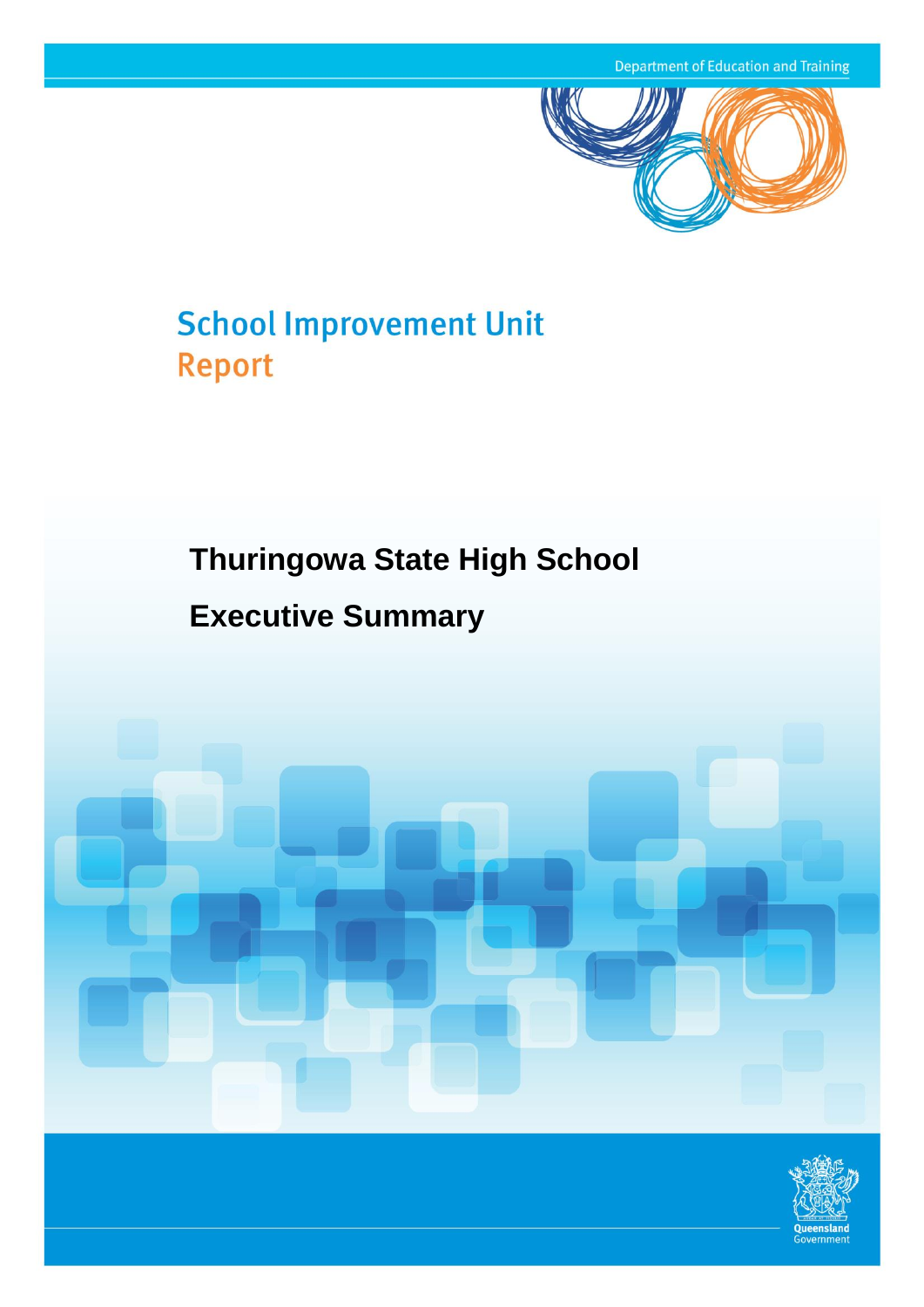

## **Contents**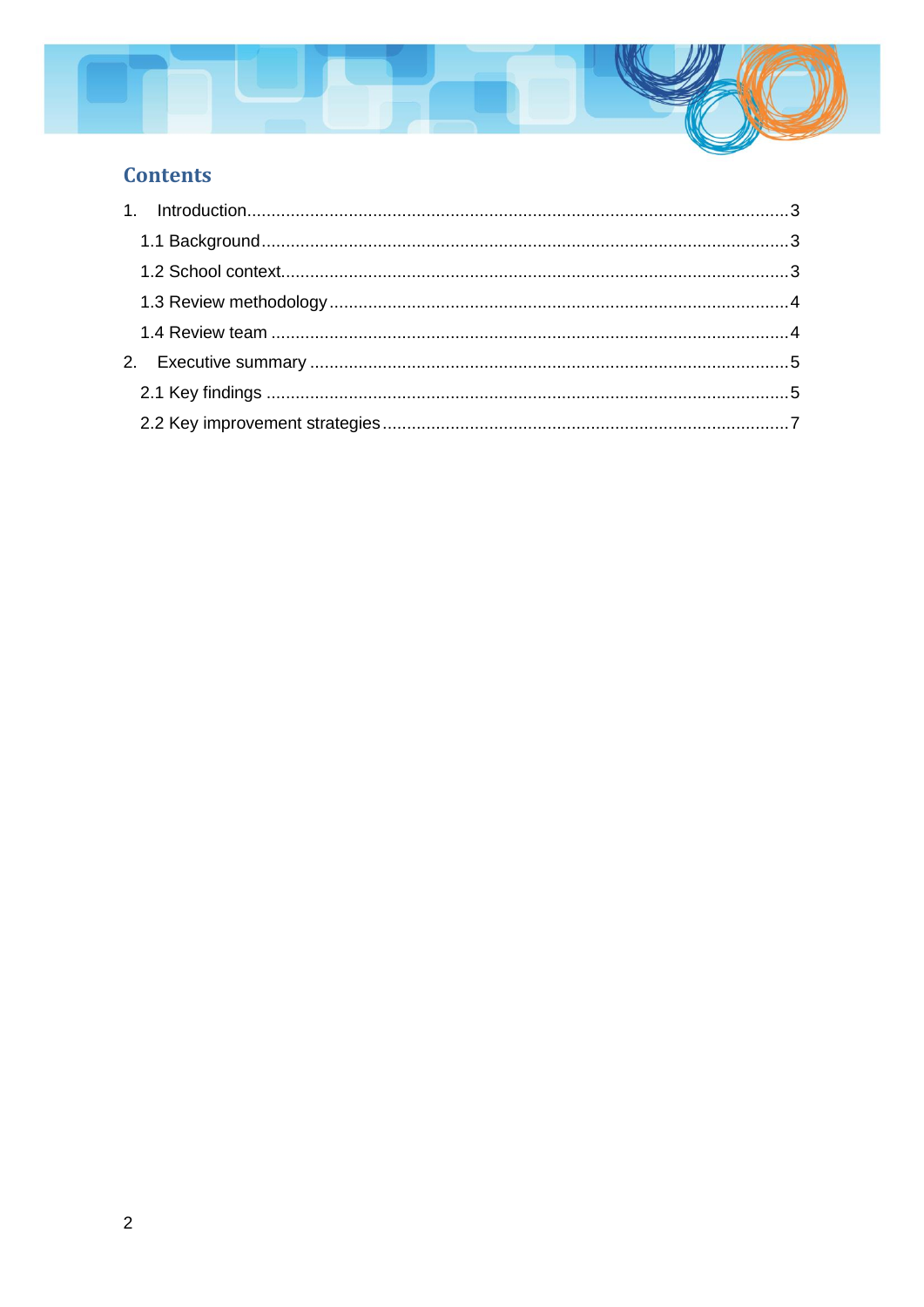## <span id="page-2-0"></span>**1. Introduction**

#### <span id="page-2-1"></span>**1.1 Background**

This report is a product of a review carried out at Thuringowa State High School from 25 to 27 July 2016. It provides an evaluation of the school's performance against the nine domains of the *[National School Improvement Tool](https://oneportal.deta.qld.gov.au/about/PrioritiesandInitiatives/schoolimprovementunit/Documents/national-school-improvement-tool.pdf)*. It also recommends improvement strategies for the school to consider in consultation with its regional office and school community.

The review and report were completed by a review team from the School Improvement Unit (SIU). For more information about the SIU and the new reviews for Queensland state schools please visit the Department of Education and Training (DET) [website.](http://education.qld.gov.au/schools/school-performance-assessment-framework.html)

#### <span id="page-2-2"></span>**1.2 School context**

| <b>Location:</b>                                                                   | Vickers Road South, Condon                                                                                          |
|------------------------------------------------------------------------------------|---------------------------------------------------------------------------------------------------------------------|
| <b>Education region:</b>                                                           | North Queensland Region                                                                                             |
| The school opened in:                                                              | 1987                                                                                                                |
| Year levels:                                                                       | Year 7 to Year 12                                                                                                   |
| <b>Current school enrolment:</b>                                                   | 698                                                                                                                 |
| Indigenous enrolments:                                                             | 33 per cent                                                                                                         |
| <b>Students with disability</b><br>enrolments:                                     | 8 per cent                                                                                                          |
| <b>Index of Community Socio-</b><br><b>Educational Advantage</b><br>(ICSEA) value: | 854                                                                                                                 |
| Year principal appointed:                                                          | 2013                                                                                                                |
| <b>Number of teachers:</b>                                                         | 59.96 (full-time equivalent)                                                                                        |
| <b>Nearby schools:</b>                                                             | Rasmussen State School, Kelso State School,<br>Good Shepherd Catholic Community School,<br>Kirwan State High School |
| <b>Significant community</b><br>partnerships:                                      | James Cook University (JCU), Upper Ross<br>Police Citizens Youth Club (PCYC), The<br>Salvation Army Thuringowa      |
| <b>Significant school</b><br>programs:                                             | Global Tropics Futures project, Digital Launch<br>School.                                                           |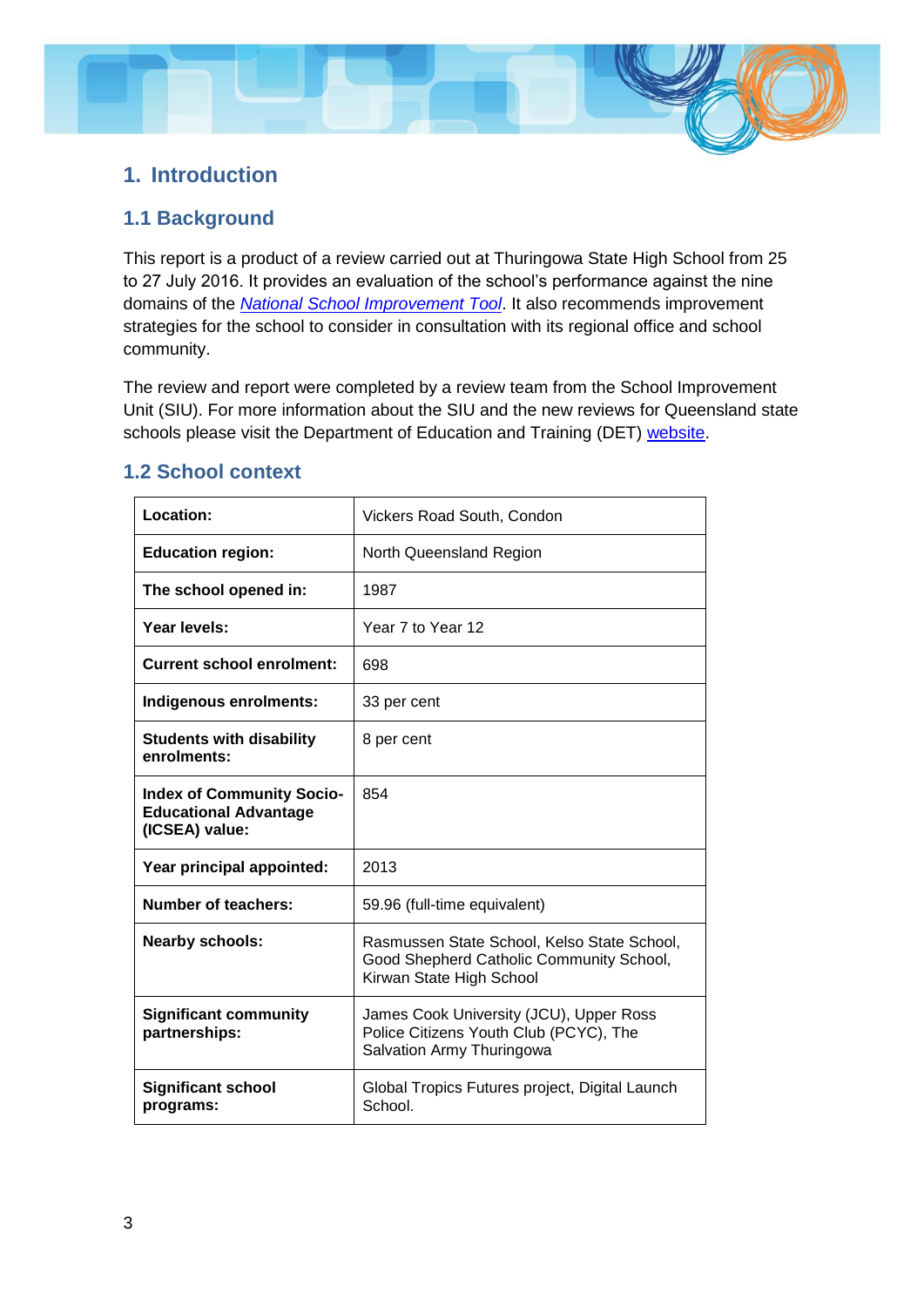

#### <span id="page-3-0"></span>**1.3 Review methodology**

The review was conducted by a team of three reviewers.

The review consisted of:

- a pre-review audit of the school's performance data and other school information
- consultation with the school's Assistant Regional Director
- a school visit of three days
- interviews with staff, students, parents and community representatives, including:
	- o Principal and three deputy principals, six Heads of Department (HOD), Head of Special Education Services (HOSES), master teacher, beginning teacher mentor and two reading coaches
	- o 26 teachers and three teacher aides
	- o 48 students
	- o Business Services Manager (BSM) and office staff
	- o Parents and Citizens' Association (P&C) president, tuckshop convenor and 12 parents
	- o Principal of Rasmussen State School and deputy principal of Global Tropics Futures project
	- o State Member for Thuringowa
	- o School chaplain, school based youth health nurse, school-based police officer, guidance officer, two community education counsellors and two youth support coordinators

#### <span id="page-3-1"></span>**1.4 Review team**

| Kate MacDonald | Internal reviewer, SIU (review chair) |
|----------------|---------------------------------------|
| Mark Farwell   | Internal reviewer, SIU                |
| Allan Morgan   | <b>External reviewer</b>              |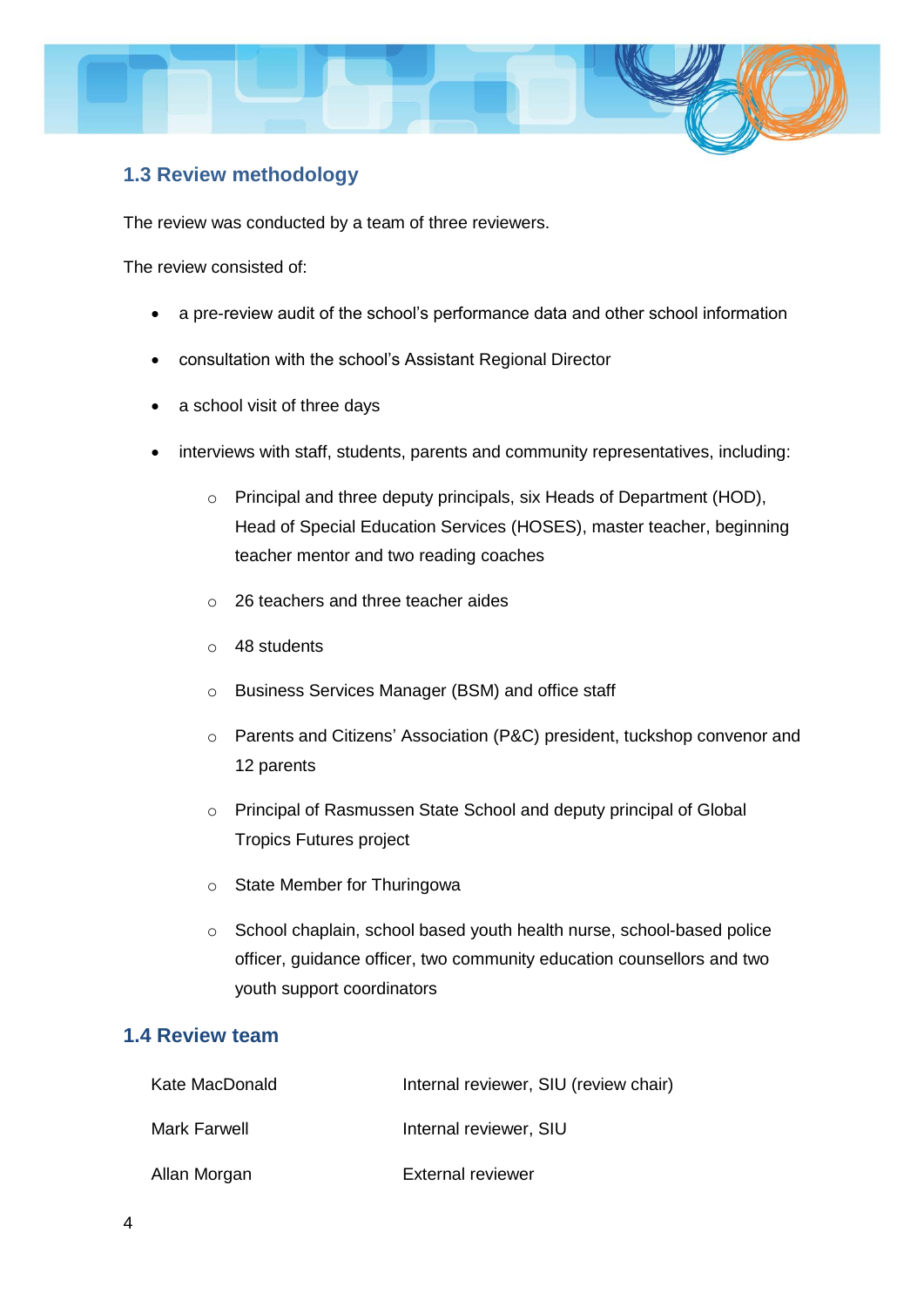### <span id="page-4-0"></span>**2. Executive summary**

#### <span id="page-4-1"></span>**2.1 Key findings**

 Teachers work hard to create warm and supportive classroom environments, where students feel safe and are supported to learn.

Teachers work to build students' beliefs in their own capacity to learn. Positive relationships characterised by mutual trust and respect exist between staff members and students. The school gives attention to student care and wellbeing. Strong collegial support is apparent. Parents and families are valued as partners in student learning. A number of parents and staff members describe an attachment and loyalty to the school and what it is aiming to achieve within the community.

The school leadership team has developed a strategic improvement agenda.

The improvement agenda priorities include elements of quality teaching and learning, including Explicit Instruction (EI), classroom artefacts, alignment, classroom observations, reading, writing and numeracy, and learning environment including attainment, attendance and behaviour.

 The school leadership team recognises the importance of consistent, research-based teaching in all classrooms to ensure that every student learns successfully.

Teaching staff express that they understand the 'classroom expectations' identified in the 'Teaching and Learning Handbook'. Teaching staff identify that the full range of school identified practices underpinning the school's pedagogical approach is not yet fully understood, especially in regard to how the various frameworks and strategies fit together.

 The school has a team of highly capable staff who plan and implement well aligned curriculum and assessment programs.

The school leadership team recognises the importance of consistent, research-based teaching in all classrooms to ensure that every student learns successfully. Practices associated with implementation of school expectations vary across the school.

 Year 7 and Year 8 teachers of English plan and implement class-based literacy lessons supported by teacher aides or a co-teacher.

Co-teaching is recognised by teachers as an effective strategy to target the range of student needs. Consistently implemented school-wide approaches to target the literacy needs of students are not yet established.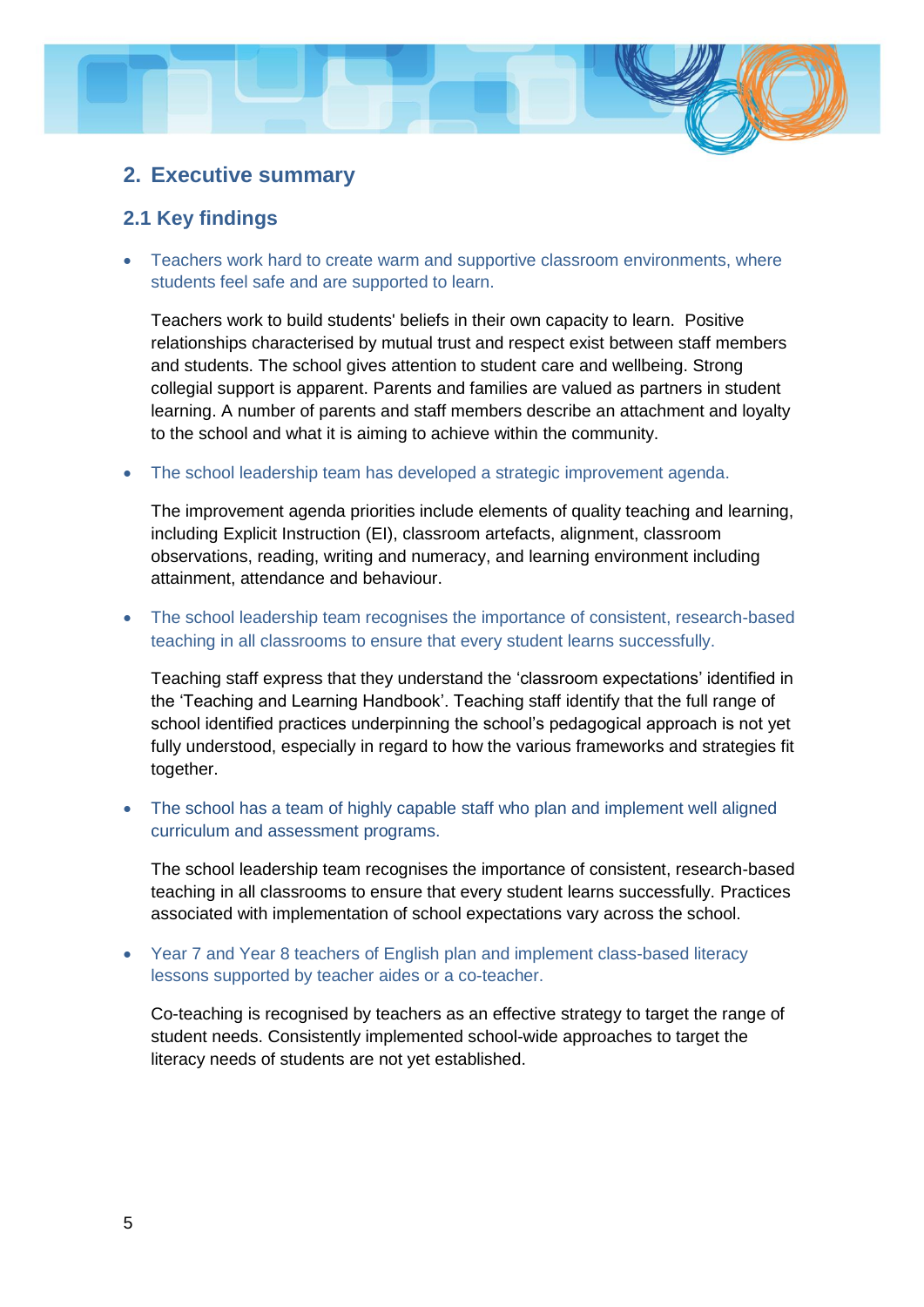

• The school is using the Positive Behaviour for Learning (PB4L) framework as a means to improve the behaviour of students.

Within the framework, the school defines behaviours, explicitly teaches expected behaviours, defines consequences for inappropriate behaviours, and celebrates appropriate positive responses from students. As yet, PB4L strategies are not thoroughly and consistently applied in all classrooms.